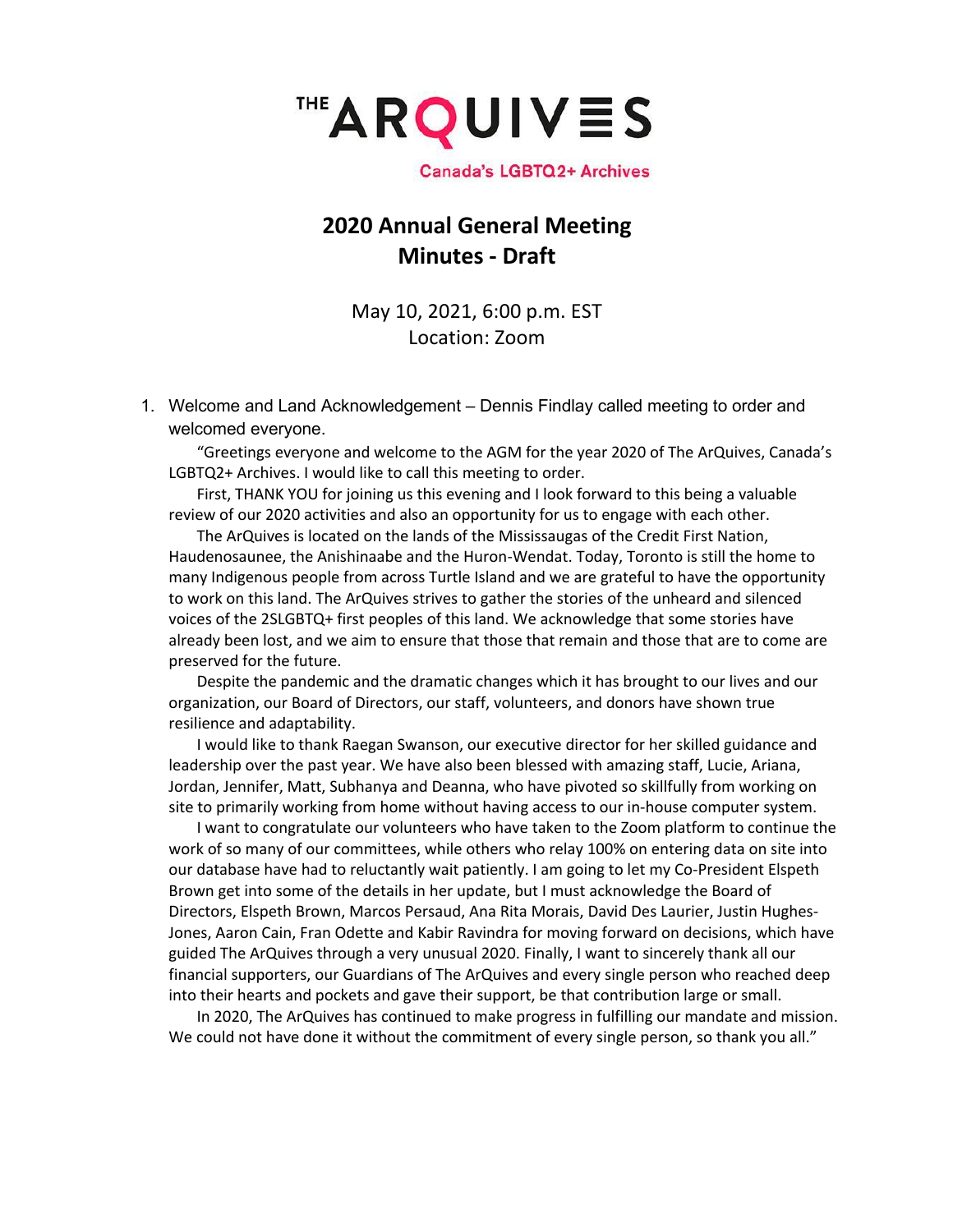**THE ARQUIVES** 

**Canada's LGBTQ2+ Archives** 

- 2. Minutes from previous Annual General Meeting: June 8, 2020 DD moved to approve, seconded by Patrick Keilty. Minutes were approved.
- 3. Business arising none

#### 4. Co-President's address: Elspeth Brown –

"2020 has been an eventful year at The ArQuives. As you all know, we shut down the ArQuives on March 13th, and we've remained closed since then. Staff members have been working from home and have done what they can to address researcher queries, under impossible conditions. As a result of COVID, we had to cancel our annual Gala, which is our single largest fundraising event of the year. This, of course, had a significant impact on our annual budget.

In the wake of George Floyd's murder on May 25th, a group of committed volunteers led the way in demanding that The ArQuives address both transparency and racism more explicitly; this work led to our 18 point Anti-Racism plan, which continues to shape our work in making The ArQuives a more welcoming and inclusive space for all members of the LGBTQ2+ community, in particular Black and other racialized queer, trans, and non-binary people.

In November we embarked on a consultative process to draft and finalize a statement on Historical Inequities at The ArQuives. We held a public consultation on November 27th, which was moderated by Terri Brennan of Inclusive Voices Inc. As a result of this work, we crafted a statement that situates our history within a larger context of colonialism and white supremacy, among other forms of structural inequity.

Despite the pandemic, we note several accomplishments this year in the arena of programming and public events, which Raegan will speak to a bit later. In addition to this outreach, we completely overhauled and redesigned our website and launched it on November 19th. Between our new website and our on-line collections portal, we're making tremendous strides in making our collections increasingly visible to our communities.

The ArQuives was successful in several grant efforts including; a Documentary Heritage Grant to hire a full time archivist for 2 years; 2 COVIC-related grants from Red Cross and the COVID-Emergency Support Fund for Heritage Organizations; and most recently a second round of funding from TD bank to support our on-line database through 2024.

The Relocation Committee continues its work on finding The ArQuives an appropriate facility for the future, as it is increasingly clear we have outgrown our current home on Isabella Street. ERA Architects is working with other consultants, including BTY Global and Colliers International, to develop a cost projection for a new facility, along with a valuation of 34 Isabella. This will lay the groundwork for a Capital Campaign to raise the funds to make our new home a reality, part of our strategic plan.

We ended the 2020 on a very positive note: our new Development Officer Deanna led the charge in a December holiday fundraising effort, which was successful in addressing the shortfall we'd experienced with the Gala cancellation. Many thanks to all of you who contributed this past year.

Looking ahead, we have some exciting developments. We will be conducting a Collections Review and Community Consultation process to get a more accurate portrait of our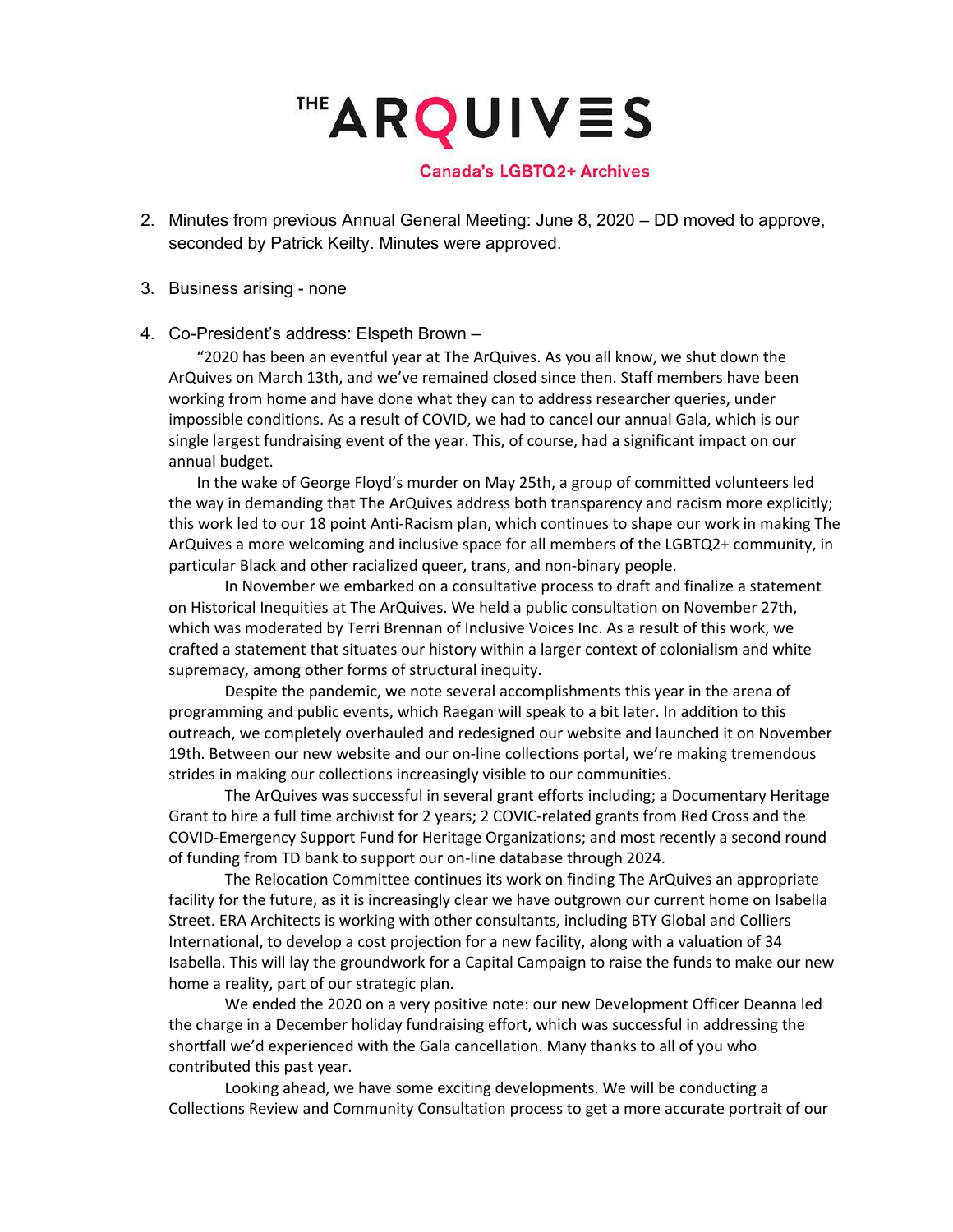# **THE ARQUIVES**

### **Canada's LGBTQ2+ Archives**

collections. We are working on a reopening plan tied to the Province's COVID-19 health framework, which we will have drafted later this month. Finally, as many of you know, Raegan will shortly be taking parental leave, and we're very thrilled to announce that we will soon have a new, interim ED: stay tuned for an announcement shortly!

In closing, I wish to thank all of you for your hard work and continued commitment to The ArQuives. Dennis and I will be stepping down from the Board after tonight's meeting. It's been a wonderful 6 years on the Board for me, and 11 years on the Board for Dennis. We look forward to continuing to serve The ArQuives in other capacities in the years ahead."

#### 5. Executive Director's address: Raegan Swanson –

"Thank you all for your support in 2020. When we closed on March 13th we didn't know how long we would be closed or what to expect. We thank all of you for your patience while we tried to work out the ins and outs of working and volunteering from home. I want to take a moment to thank each of the staff who have been essential and instrumental in our success in 2020.

- Lucie Handley-Girard, our Senior Archivist, has been answering queries and helping researchers remotely, all while processing collections and getting them on the online portal.
- Ariana Ho, our Project Archivist who processed many new collections and helped with partnerships and archival projects.
- Jennifer Aja Fernandez, our Community Outreach Coordinator who helped facilitate many of the partnerships we had in 2020. Jennifer's contract ended in December and we thank them for all their hard work.
- Jordan Soryoa who is our administrative assistant and start in January just before we started working from home. Thank for being able to transition so quickly.
- Subhanya Sivajothy worked with us this summer as our Young Canada Works Student.
- Tobaron Waxman has continued to work as our Trans Collection assistant.
- Deanna Bickford joined our team in October 2020 as Senior Development Officer and has been working hard to increase our fundraising capacity.

2020 Marked several important events, even with our physical doors closed to the public. We published and launched Out North: An Archives of Queer Activism and Kinship in Canada Written by Craig Jennex and Nisha Eswaran, in collaboration with The ArQuives. The book is exhibition and panel discussion for *Where the Shoreline Meets the Water: The Intergenerational LGBT Artist Residency Retrospective (*December 2019-January 2020). This was a retrospective of works produced by alumni of The Intergenerational LGBT Artist Residency, which has been held each summer on the Toronto Islands from 2013 to 2019. The works critically engaged landscapes, longing, and ecologies in Queer and decolonial ways.

As March started, we launched *pack un pack* which was a solo exhibition of artist and photographer Hamidah Hemani. The exhibit featured large and small format photography, which provocatively explored the definitions and constructs of "home, space, and subculture" through a queer South Asian lens. However, shortly after the launch the building closed. We hope to be able to work with them in the future.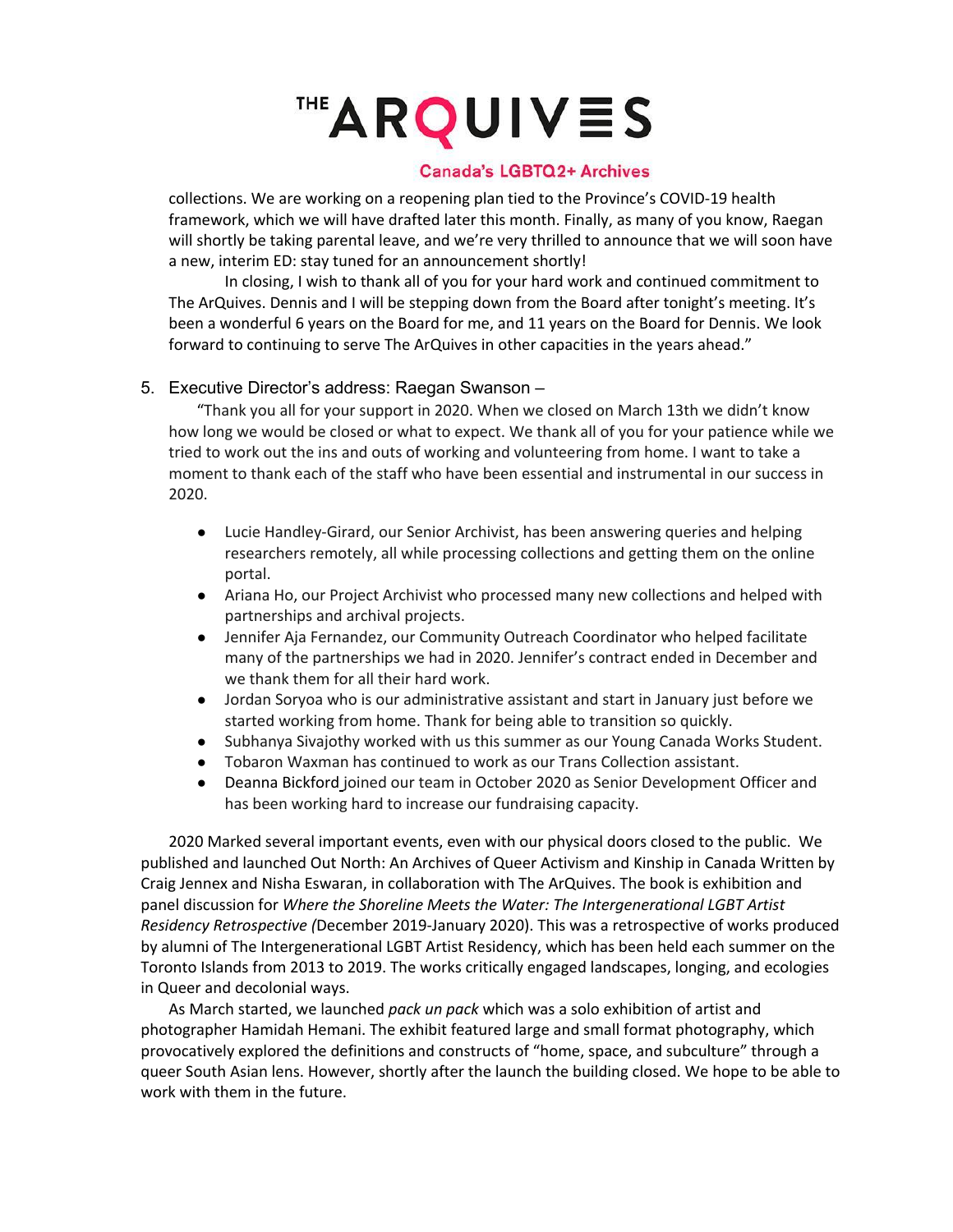## ™ARQUIVES

#### **Canada's LGBTQ2+ Archives**

One of the many ways that The ArQuives makes its collections accessible to the public is via our Digital Exhibitions site. This summer, thanks to a grant from Young Canada Works, we were able to create two new exhibitions this year:

- **Jim Egan: Canada's First Public LGBTQ Activist**
- **1971 We Demand March**

*You can see all 20+ exhibits by visiting digitalexhibitions.arquives.ca*

Despite the pandemic, we participated in and facilitated several projects, partnerships, and events. In March we began our ongoing **Queerantine Project** allowing folks to continue donating their digital materials relating to their experiences and creations during the pandemic (and in general).

In September we hosted an online panel with folks involved in the **Pussy Palace** raid which launched a new oral history collecting project about the party.

We also finished up **Roots and Rites/Routes and Writes** in partnership with the Royal Ontario Museum, a writing workshop where South Asian youth submitted their stories for the archives.

In November we launched the **Trans Collections Guide** in partnership with the SSHRC funded *LGBTQ Oral History Digital Collaboratory*, a guide years in the making. The Launch included a roundtable discussion on the trans holdings of The ArQuives and the histories and futures of trans archival practices.

As mentioned, I'm about to go on parental leave for a few months but we have put many exciting partnerships and projects in place for 2021. I wish everyone an excellent year."

- 6. Presentation of Audited Financial Statements
	- 6.1. David DesLauriers introduced the budget and general issues in 2020. Introduced the auditor, Alex Briganti from the firm Shain & Scheck.
	- 6.2. Alex Briganti presented the audited financial statements. He explained that the ArQuives received a 'clean' review and are in a sound financial situation.
	- 6.3. Q&A Alan Miller asked for clarification re: references to Library & Archives Canada vs Librarian & Archives Canada.
- 7. Appointment of Auditor David DesLaurierie moved to appoint Shain & Sheck to continue as the ArQuives auditors. Ana Rita Morais seconded. No objections. It was passed that Shain & Sheck will continue their work with the ArQuives.
- 8. By-law Amendments Aaron Cain explained the proposed amendments. The changes are mostly updating wording and acronyms to reflect the ArQuives and community usage. For example, changing from "gay/lesbian positive" to "LGBTQ2+ positive". A chart of old and proposed was shared. The changes were approved **with any control of the changes**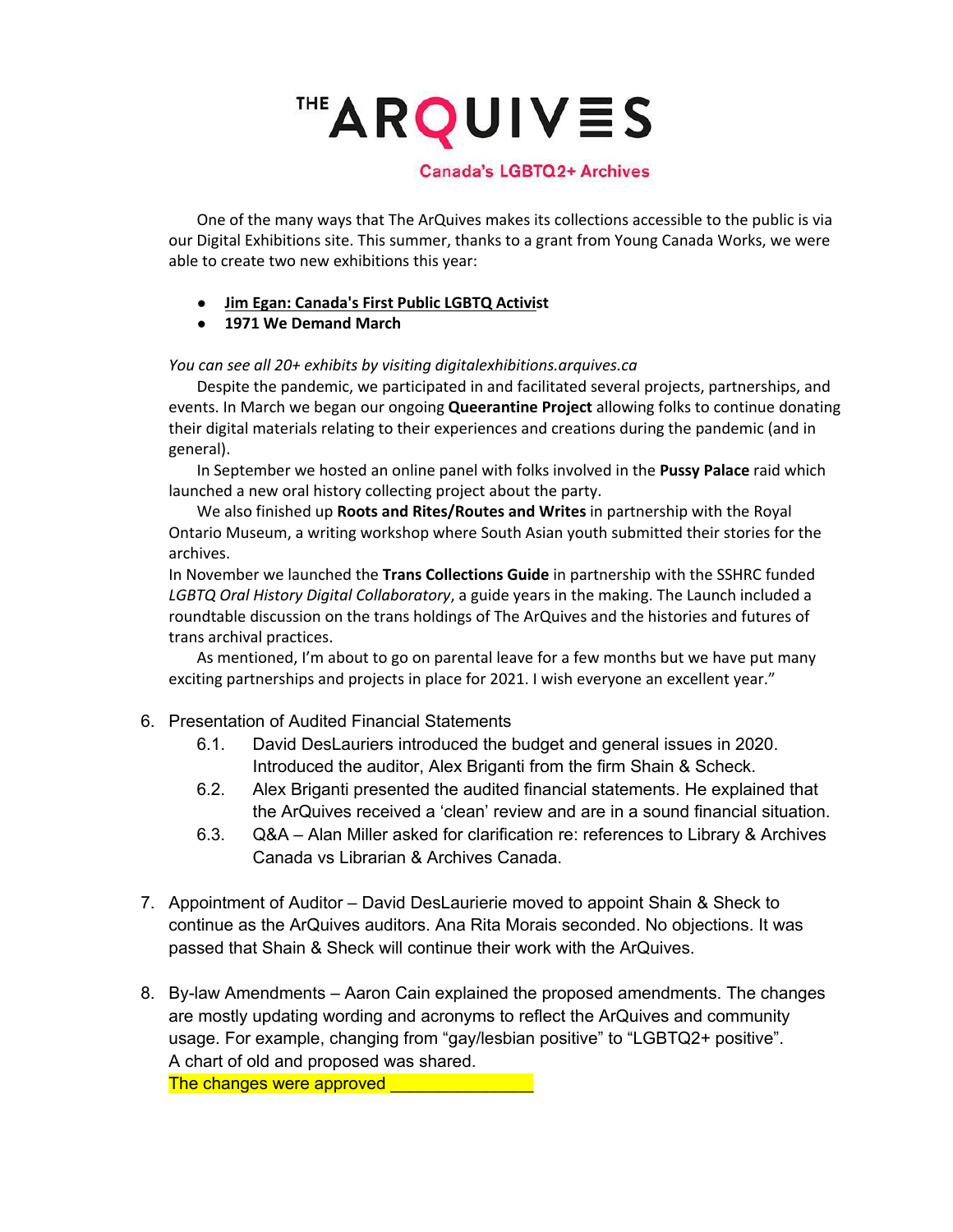™ARQUIVES

#### **Canada's LGBTQ2+ Archives**

- 9. Motion to amend the Supplementary Letters of Patent Aaron Cain explained that the Letters Patent also required updating and shared the proposed wording. The changes were approved
- 10. Election of Directors
	- a. Introduction of the process- Raegan explained the process. 5 nominations have been received.

David & Ana Rita wish to continue. RS called out for any other candidates, explained that the Board will be recommending candidates.

Craig Jennex asked how the Board come up with the short list. RS explained the call process, Board looked at applicants, compared candidates to the needs of the Board, how each candidate could fill gaps and highlighted three potential candidates. JHJ explained in more detail. Colin Deinhardt asked what the gaps were and how many applications there were. JHJ replied that the main gaps were in Communication and Diversity & Inclusion. There were 15 applications received.

- b. Explanation of voting process
- c. Asking for nominees to speak –
- AnaRita spoke detailed her background, and professional work in academia. Expressed her desire to continue.
- Daid DesLaurier detailed his background in banking, now retired. He is on the Finance and Relocation committee and wants to continue.
- Renee Saucier applicant volunteer since 2018, is a working archivist. Working in archives in NWT. Wants to join Board as she is deeply engaged in archives and sees working as a way to help address historical inequities.
- Keith Cunningham applicant has a background in working with volunteers, manages team working with teens and youth at risk. Is also a trained therapist. Looks to share his diversity and equity lens with the Board
- Raddison Ramoutar applicant works in digital marketing and communications, looks to work in social media. Is a screen writer and artist and loves stories and preserving them. Loves that the ArQuives are preserving the histories and stories of LGBTQ+ people.
	- d. Actual voting as there are 5 applicants and 5 spots. They are elected by acclimation. RS welcomes the new members.
	- 11. Questions from the floor/other business none
	- 12. Presentation: Schem Rogerson Bader- RS introduced Schem, post-doc student working at the ArQuives. Visual artist and partnering with NFB currently but will also be doing their own project a bit later.